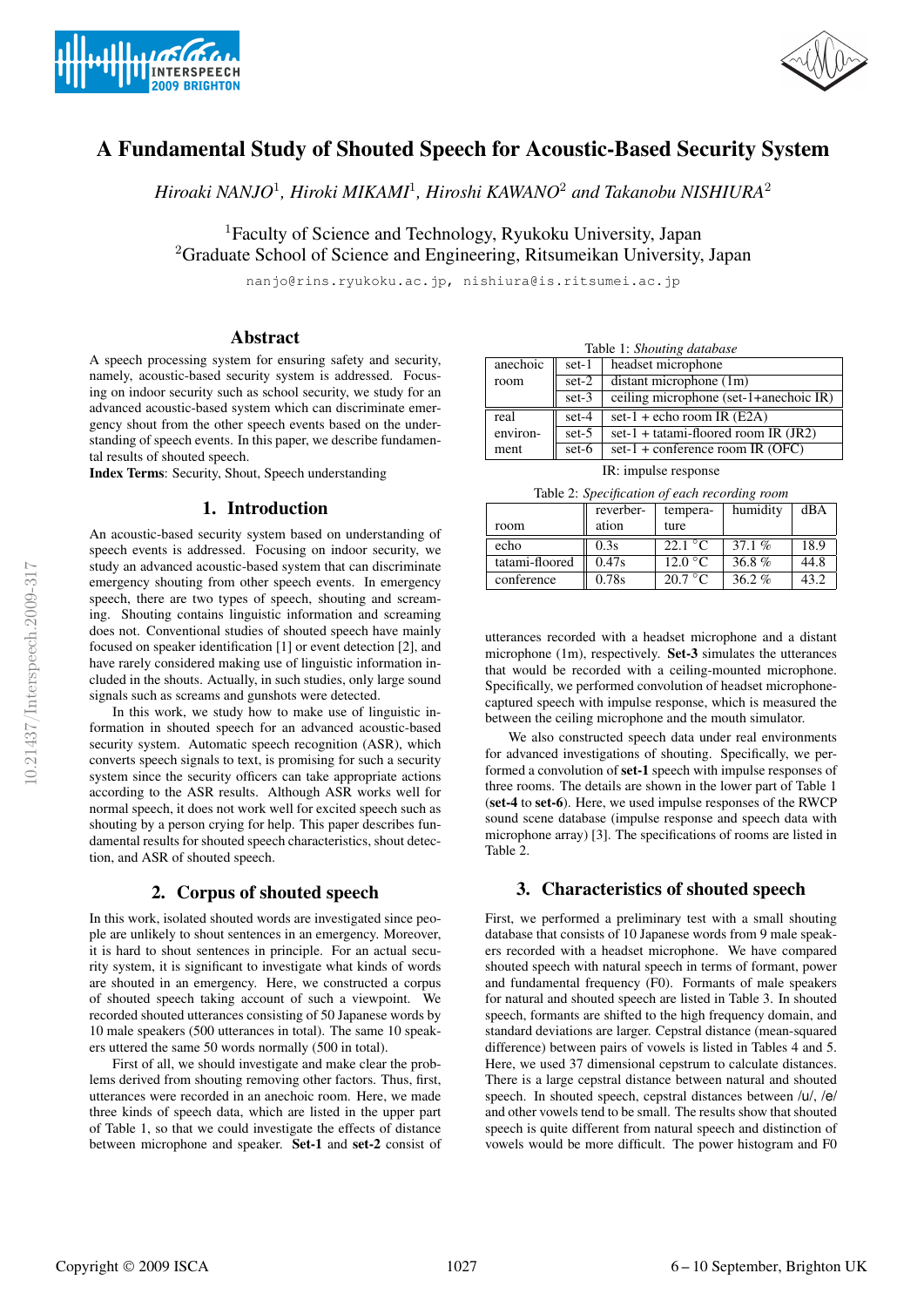

Figure 1: *Power histogram (top) and F0 histogram (bottom)*

histogram are shown in Figure 1. The results also show that shouted speech differs from natural speech, and these features are promising for shout detection.

Table 6 shows the average and variance of cepstral distance for each vowel between speakers. The results suggest that the distributions of vowels are almost the same for shouted and natural speech, and shouted speech recognition could be performed accurately with a speaker-independent acoustic model.

# 4. Discrimination of shouted speech from natural speech

For security systems, shout detection is significant. Many conventional studies have tried to discriminate voice from other sound signals, namely, voice activity detection (VAD) [4] [5]. In this paper, we do not perform VAD. We assume that VAD could be perfectly performed, and try to discriminate shouting from natural speech. Here, in order to investigate the effects of distance between microphone and speaker, utterances recorded in an anechoic room (set-1 to set-3) are used for the discrimination experiment.

#### 4.1. Discrimination based on detected speech power

As shown in Figure 1, speech power seems to be one of the most significant features for discrimination of shouting and natural speech. However, speech power detected by a microphone is quite sensitive to distance between the microphone and speech source. Figure 2 illustrates the power of shouting detected by a distant microphone (set-2) and one of natural speech detected by a headset microphone (set-1). It is confirmed that there is a large overlap of both distributions. In an actual security system, we cannot control distances between a microphone and

| Table 3: Formant of male speakers |  |  |
|-----------------------------------|--|--|
|-----------------------------------|--|--|

|            | natural (Hz)   | shouted (Hz)                |
|------------|----------------|-----------------------------|
|            | F1 / F2        | F1/F2                       |
| /a/        | 739.1 / 1376.9 | 855.4/1590.2                |
| /i/        | 362.9/2147.1   | $\overline{427.2}$ / 2256.3 |
| /u/        | 351.2/1447.3   | 480.9 / 1524.5              |
| /e/        | 531.1/1952.3   | 744.5 / 2013.9              |
| $\sqrt{2}$ | 473.9 / 874.0  | 703.0/1193.3                |

Table 4: *Cepstral distance between pairs of vowels (withinspeaker cepstral distance)*

|                   |           | /u/       | /e/       | /O/       |  |
|-------------------|-----------|-----------|-----------|-----------|--|
| /a                | 1.19/1.17 | 1.18/0.94 | 0.97/0.79 | 0.89/0.86 |  |
| /i/               |           | 0.98/0.84 | 1.23/0.90 | 1.04/1.13 |  |
| /u/               |           |           | 1.31/0.89 | 1.04/1.07 |  |
| /e/               |           |           |           | 1.11/0.91 |  |
| natural / shouted |           |           |           |           |  |

Table 5: *Cepstral distance between natural and shouted speech (within-speaker cepstral distance)*

|      |         | /a/-/a/   /i/-/i/   /u/-/u/   /e/-/e/   /o/-/o/ |      |  |
|------|---------|-------------------------------------------------|------|--|
| 1.99 | $-1.81$ | 1.90                                            | 1.48 |  |

Table 6: *Cepstral distance within-vowel (between-speaker cepstral distance)*

|         |      | /a/  | /i/  | /u/  | /e/  | /٥/  |
|---------|------|------|------|------|------|------|
| natural | mean | 1.09 | 1.03 | 0.98 | 1.11 | 1.19 |
|         | var. | 0.18 | 0.09 | 0.12 | 0.12 | 0.18 |
| shout   | mean | 1.13 | 0.96 | 1.23 | 1.00 | 1.15 |
|         | var. | 0.17 | 0.13 | 0.20 | 0.16 | 0.32 |

a speaker who is shouting for help. Therefore, discrimination based on detected speech power is unreliable.

#### 4.2. Discrimination based on spectral envelope

Based on the background, we have investigated the discrimination method without absolute speech power. According to our analyses of shouted speech described in section 3, we adopt an acoustic feature based on the Mel-Frequency Cepstrum Coefficient (MFCC), which models the spectral envelope and is commonly used in ASR. Specifications of speech analysis and acoustic features are described in section 5.1. Using the feature, six acoustic models based on continuous density Gaussianmixture HMMs were trained with shouting and natural speech of set-1 to set-3. For training, we took the Maximum Likelihood Linear Regression (MLLR) adaptation from the baseline acoustic model described in section 5.1. Here, in order to avoid adapting the acoustic model to the test speaker, 10-fold cross validation is performed. Specifically, for the classification of utterances of a specific speaker, the acoustic model is adapted with the other nine speakers' utterances. The amount of adaptation data is about 10 minutes. For each utterance, acoustic scores (likelihood) are calculated with six HMMs, and classification is then performed according to the scores. For example, input speech  $x$  is determined as shouting where  $P(x|\omega_{\text{shout}}^i) > P(x|\omega_{\text{shunt}}^j)$ . Here,  $P(x|\omega_{\text{shout}}^i)$  is an acoustic model score (likelihood) derived from HMM trained with shouting of **set-i**  $(i = 1, 2, 3)$ , and  $P(x | \omega_{\text{natural}}^j)$  is an acoustic model score derived from HMM trained with natural speech of set-j  $(j = 1, 2, 3)$ .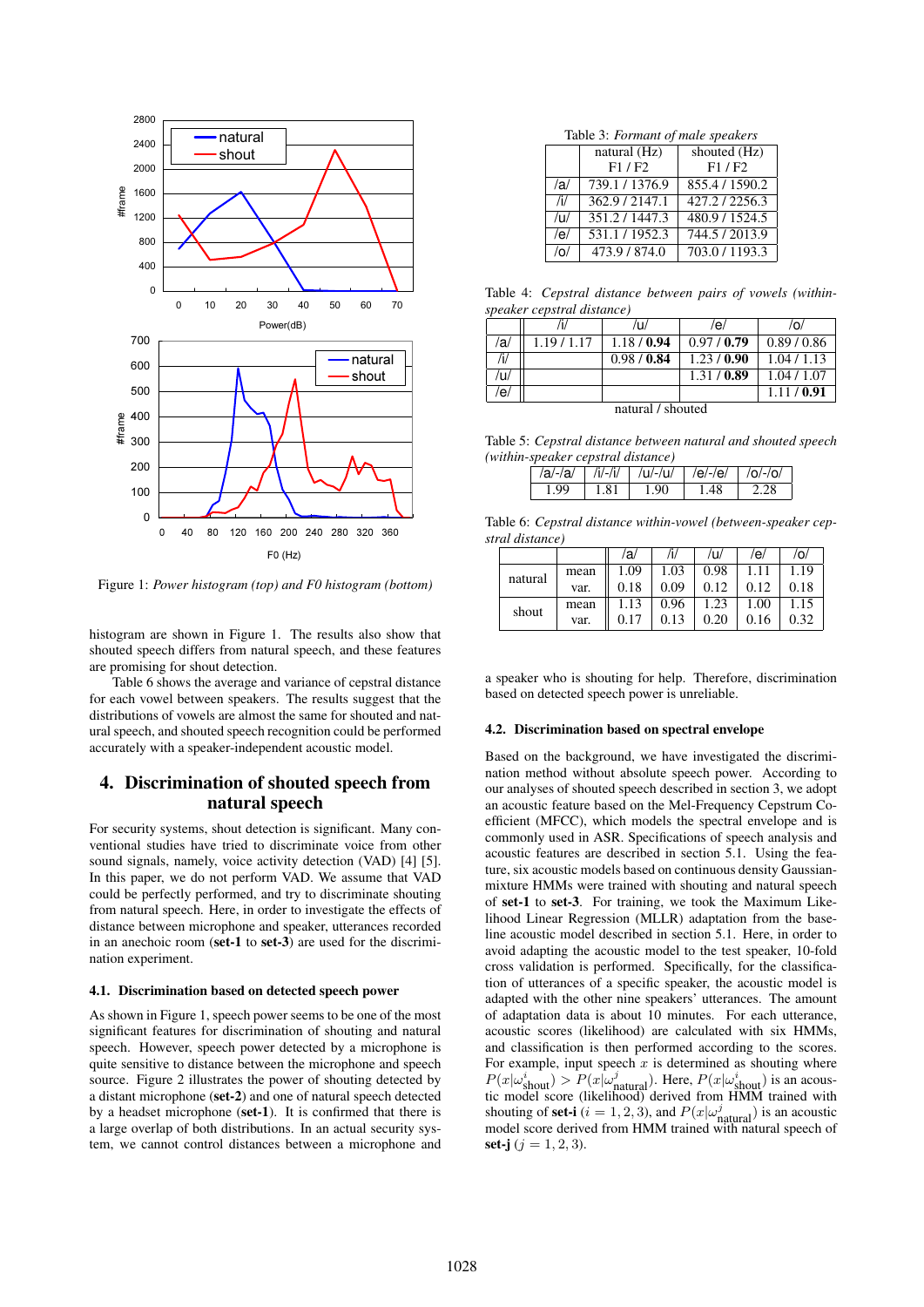

Figure 2: *Distributions of speech power detected by headset and distant microphones (top: averaged power in each utterance, bottom: max. power of each utterance)*

A security system should detect all emergency shouting. Therefore, false rejection of shouting, that is, misclassification of shouting as natural speech is not permitted. We have to evaluate discrimination results from this point of view. In this paper, the false alarm (normal  $\rightarrow$  shouting) rate under the condition of 0% false rejection (shouting  $\rightarrow$  normal) is used for evaluation. Specifically, we introduced a positive threshold (THRESH) in classification of shouting and natural speech, and regarded input speech x as shouting, where  $P(x|\omega_{\text{shout}}^i)$  + THRESH >  $P(x|\omega_{\text{natural}}^j)$  so that the false rejection rate would be 0%.

Table 7 lists the discrimination results. Here, THRESH is defined empirically for each test set. We confirmed that the false alarm rate is 22.6% to 35.4%, and increases according to the distance between speaker and microphone. This fact shows that we can achieve about a 30% false alarm rate when microphones are placed so that the distance between a person and at least one microphone is less than 1m. Moreover, since almost all speech input to an actually operating security system is expected to be natural speech, the discrimination method can reduce the number of speech events to be checked by a human security officer to about 60 to 80%.

For more accurate detection, we have been investigating the use of other features such as a prolonged vowel [6] in shouting (e.g. "pleeeeeeeease"), radian characteristics [7], speaking rate [8], and spectral movement.

| Table 7: Discrimination of shouting and natural speech |  |  |  |  |  |
|--------------------------------------------------------|--|--|--|--|--|
|--------------------------------------------------------|--|--|--|--|--|

|         | natural $\rightarrow$ natural | natural $\rightarrow$ shout |
|---------|-------------------------------|-----------------------------|
|         | (correct)                     | (false alarm)               |
| set-1   | 387 (77.4%)                   | $113(22.6\%)$               |
| $set-2$ | 333 (66.6%)                   | $167(33.4\%)$               |
| $set-3$ | 323 (64.6%)                   | $177(35.4\%)$               |

| We have controlled the threshold in the classification               |  |  |
|----------------------------------------------------------------------|--|--|
| so that false rejection (shouting $\rightarrow$ normal) would be 0%. |  |  |

| Table 8: Shouted speech recognition result (WAcc. %) |  |  |  |
|------------------------------------------------------|--|--|--|
|------------------------------------------------------|--|--|--|

| vocab. size     | baseline | <b>MLLR</b> | <b>MAP</b> |  |  |
|-----------------|----------|-------------|------------|--|--|
| 50              | 69.8     | 94.2        | 94.2       |  |  |
| 100             | 67.0     | 95.6        | 94.2       |  |  |
| 200             | 63.0     | 94.6        | 94.2       |  |  |
| 300             | 61.2     | 93.6        | 92.8       |  |  |
| 400             | 58.8     | 91.8        | 93.0       |  |  |
| 500             | 60.6     | 95.0        | 93.6       |  |  |
| test set: set-1 |          |             |            |  |  |

### 5. Speech recognition for shouting

#### 5.1. Effects of model adaptation and vocabulary size

To understand speech events, ASR is indispensable. In this paper, an isolated word recognition system is set up with three states left-to-right HMM acoustic model and a decoder Julius [9]. As for the acoustic model, a gender independent triphone model (2,000 states, 16 mixtures) trained with the JNAS corpus (normally uttered read speech) is used. Speech analysis is performed every 10 msec., and a 25 dimensional parameter is computed (12 MFCC + 12  $\Delta$  MFCC +  $\Delta$  Power). We used 6 lexicons with vocabulary size of 50, 100, 200, 300, 400, and 500. All lexicons include 50 test words, that is, there are no out-of-vocabulary (OOV) words.

ASR is performed for shouted speech of set-1 using a baseline acoustic model, which is trained with naturally uttered speech. The results are listed in Table 8 ("baseline"). Even for the small vocabulary case, ASR accuracy is 70%, which is not sufficient for a security system. In contrast, ASR for naturally uttered speech achieves more than 95%. The results show that shouted speech is quite different from natural speech, and we should recognize shouting more accurately.

Therefore, we investigated the adaptation of the acoustic model to "shouted speech," that is, environmental adaptation. In this work, we took MLLR and Maximum a posteriori Probability (MAP) for acoustic model adaptation. Also here, 10 fold cross validation is performed to avoid adapting the acoustic model to the test speaker. The results using an acoustic model adapted to shouted speech by the MLLR and MAP methods are also listed in Table 8. Because of small data size, MLLR outperformed MAP in this experiment, and we achieved about 95% accuracy for both adaptation methods even for a 500-word lexicon. The lexicon size must be sufficient for a security system. The results show that if we capture shouted speech under an ideal condition (headset microphone), we can achieve practical accuracy of shouted speech recognition for a security system.

#### 5.2. Speech recognition under several environments

Next, shouted speech recognition in several environments was investigated. Specifically, we tested with speech of set-1 to set-6. For recognition of each set, an acoustic model adapted to the